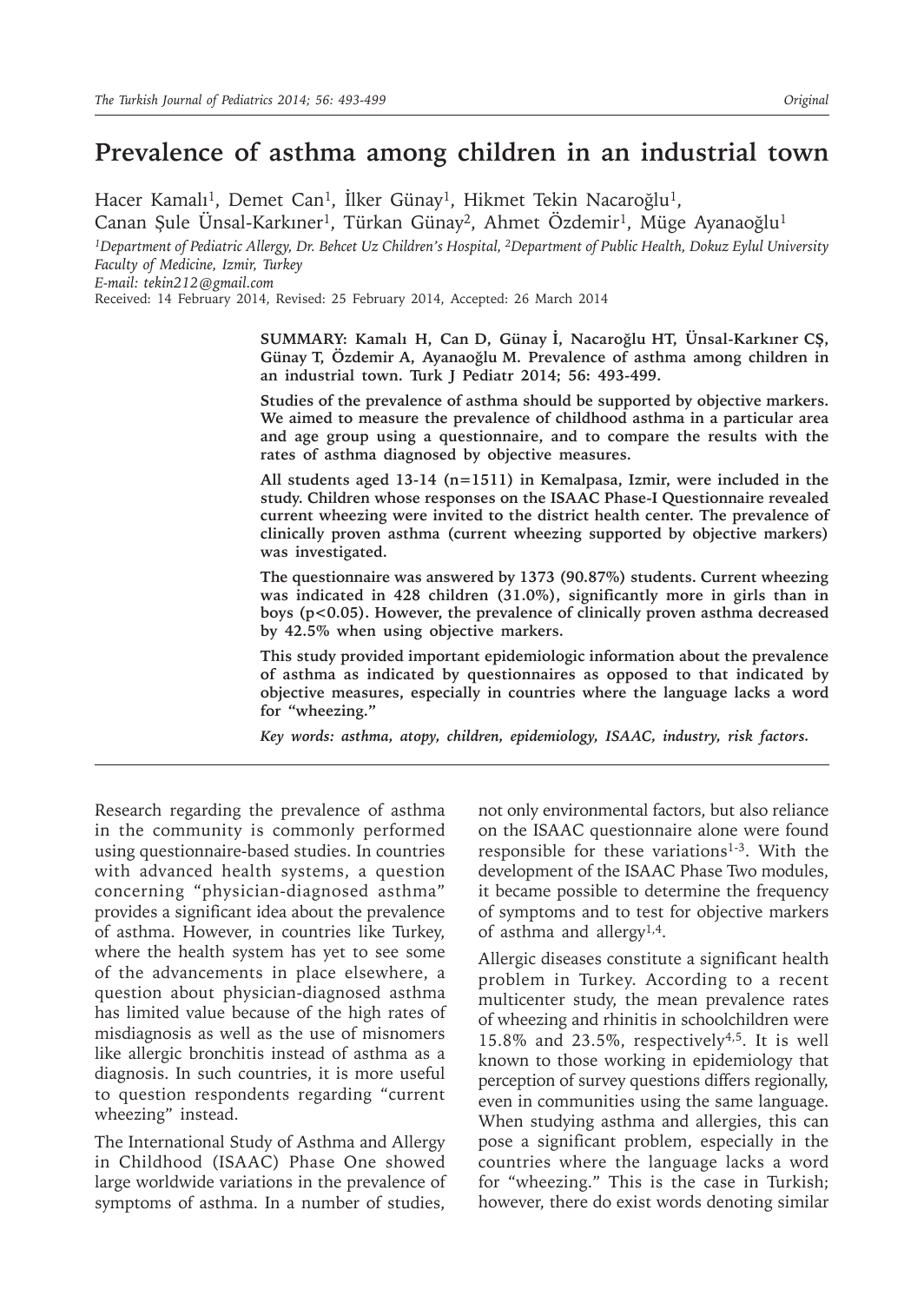conditions. Consequently, either such words, or else descriptions of the condition, are used to replace "wheezing" in Turkish-language questionnaires concerning asthma.

## **Material and Methods**

This study was conducted in Kemalpaşa, İzmir, Turkey. In 2010, the population of the entire district was 91,276 and that of its center, 59,984. There were 5 elementary schools in the distric center, and all students aged 13- 14 attending these schools were given the ISAAC Phase One questionnaire. If a student answered "yes" to the question, "Did you have wheezing or whistling in the chest in the past 12 months?", s/he was considered to have asthma (current wheezing) and enrolled in the study group<sup>2</sup>.

Permission was obtained from the local ethics committee, the central and provincial directors of the Ministry of Education and the town governors. Written parental consent and student assent were obtained separately for each participant.

# **Study Design**

**2**

**1**

**4**

#### Children with asthma (current wheezing) determined using ISAAC Phase One

Children with asthma (current wheezing) invited to the family physician's office with their families

**3** Parents given detailed family interview (ISAAC Phase Two Questionnaire and sociocultural status scale)

SPTs, PFTs, reversibility test and exercise challenge test administered to all participants

#### **I. FAMILY INTERVIEW**

#### **a) ISAAC Phase Two Questionnaire**

ISAAC Phase Two questionnaire modules were self-completed by parents of the participating students at family physician's office. Asthma symptoms were investigated based on a positive answer to the question: "Has your child had wheezing or whistling in the chest in the past 12 months?" Rhinitis symptoms were investigated based on a positive answer to the question: "In the past 12 months, has your child had a problem with sneezing or a runny or blocked nose when he/she did not have a cold or the flu?''6.

Data collected by the ISAAC Phase Two questionnaire included demographic data (gender, parental age, birthplace, parental history of asthma and/or allergic rhinitis, family income, level of parental education), environmental conditions (exposure to animals, i.e., pets and/or fur, exposure to smoke, presence of dampness or mold in the house, type of heating in the house), information regarding duration of breastfeeding and time of weaning was also obtained.

#### **b) Sociocultural Status Scale**

A scale developed by Borotav and Belek7 to assess social and cultural level was used. Sociocultural status (SCS) was determined on the basis of total points accorded to maternal education level and social class designation: 2-3 points, low SCS; 4-5 points, middle SCS; and 6-8 points, high SCS.

Mothers were divided in three groups according to their level of education and given a score: 1) illiterate, or literate but did not graduate from primary school (1 point); 2) graduated from primary school but not middle school (2 points); 3) graduated from middle school or beyond (3 points).

Social classes were determined by the occupations of household members. 1. Higher social class status was designated if the parents were working in their own business or someone else's as lower- or mid-level workers (3 points). 2. Middle social class status was designated if the parents were white collar or blue collar workers who owned a small business (2 points). 3. Lower social class status was designated if the parents were unskilled day laborers, or unemployed (1 point.)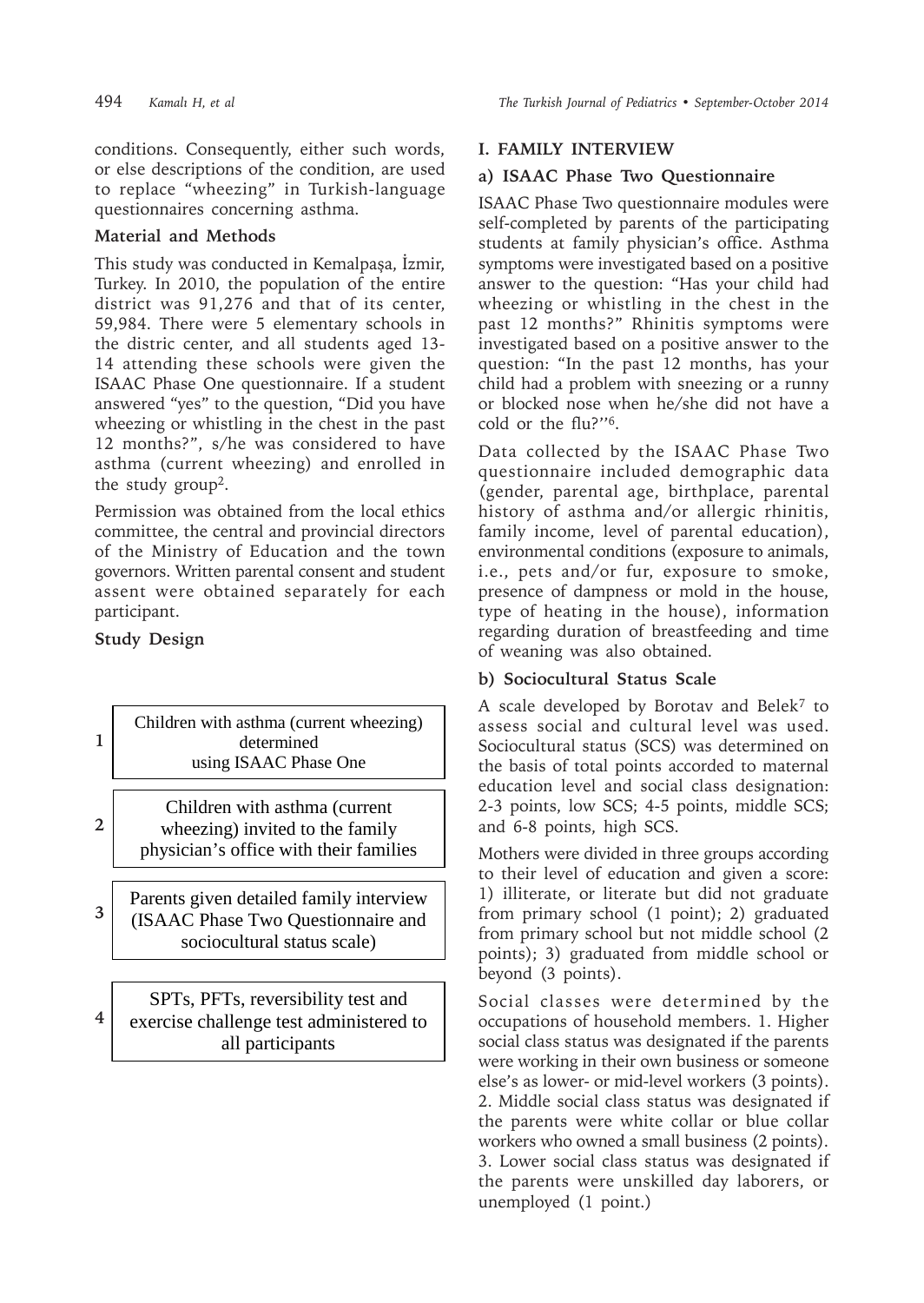# **II. SKIN PRICK TEST**

All participants were administered skin-prick tests (SPTs) for *Dermatophagoides pteronyssinus*, *Dermatophagoides farinae*, *Alternaria alternata,* cats, a grass mixture (*Phleum pratense*, *Poa pratensis*, *Dactylis glomerata*, *Lolium perenne*, *Festuca pratensis* and *Avena eliator*), a tree mixture (*Betula verrucosa*, *Alnus glutinosa* and *Coryllus avellena*), *Olea europea*, *Blatella germanica*, histamine and negative controls. Standardized core allergen extracts and controls were provided by ALK-Abello, Horsholm, Denmark.

The tests were administered using a prick test device on the volar surface of both forearms and recorded after 15 minutes. The test for a given allergen was considered positive if the mean wheal diameter was 3 mm larger compared with the negative control<sup>8</sup>.

#### **III. PULMONARY FUNCTION TEST and REVERSIBILITY TEST**

Pulmonary function tests (PFTs) were performed using a spirometer (Cosmed Pony FX) at a health center. First, the children were informed what would be done and how would it be done; the best of three attempts was then recorded for each child. In cases where the FEV1/FVC ratio was less than 90%, it was considered airway obstruction<sup>9</sup>, and inhaled salbutamol (four puffs) was given. After 15-20 minutes, spirometry was repeated; an increase of more than 12% in FEV1 or of at least 15% in peak expiratory flow (PEF) was regarded as reversibility.

#### **IV. EXERCISE CHALLENGE TEST**

We used an exercise challenge test to show the presence of bronchial hyperresponsiveness (BHR). In cases where spirometry was found normal, an exercise challenge test was performed10. If, following six minutes of running, there was a 15% decrease in FEV1, it was regarded as BHR.

All SPTs and PFTs were evaluated by a pediatric allergy fellow and PFT technicians.

# **V. DEFINITION of CLINICALLY PROVEN ASTHMA**

All children in the study group meeting at least one of the following criteria were placed in the "clinically proven asthma" group:

i) Children in whom asthma was diagnosed

and/or who had been treated for asthma by a doctor;

ii) Children who had positive reversibility on the PFT;

iii) Children who had a positive exercise challenge test.

#### **Statistical analysis**

The SPSS-15 statistical software package (SPSS Inc., Chicago, IL) was used for the statistical analyses. These included frequency and percent distributions, calculation of prevalence rates for asthma and potential risk factors, and comparisons using chi-square and Student's t-tests. Multivariate logistic regression was used to identify significant risk factors for asthma.

## **Results**

The total number of students available was 1511; 1373 (90.8) were given the ISAAC Phase One questionnaire. Among them, there was a slight majority of girls (698, 50.5%). Asthma (current wheezing) was reported by 428 (31%) students. Children with current wheezing were invited to the family physician's office; 271 (63%) of those were selected for further investigation. Results of the ISAAC Phase Two questionnaire suggested asthma (current wheezing) in 87.4% (237/271) of these children. The prevalence of current wheezing thus decreased by 12.6% upon administration of the ISAAC Phase Two questionnaire.

**Gender:** Of the 428 children with current wheezing, 188 (40.1) were male; 68 (25%) of the 271 in children in the study group were male (Table 1).

**Family history of allergic disease:** The history of atopic diseases for the children's mothers and fathers (respectively) was: asthma, 21 (7.8%) and 9 (3.3%); seasonal allergic rhinitis, 45 (16.7%) and 18 (6.7%); and eczema, 8 (3.0%) and 9 (3.3%). For siblings, the history of allergic disease was: asthma, 11 (4.1%); seasonal allergic rhinitis, 36 (13.4%); and eczema, 7 (2.6%).

**Education level of the parents:** The distribution of mothers and fathers (respectively) among the three education levels designated in the study was: illiterate (14.8% and 4.9%); middle (67.7% and 55%); and high (17.5% and 40.1%).

**Exposure to smoking:** The rate of passive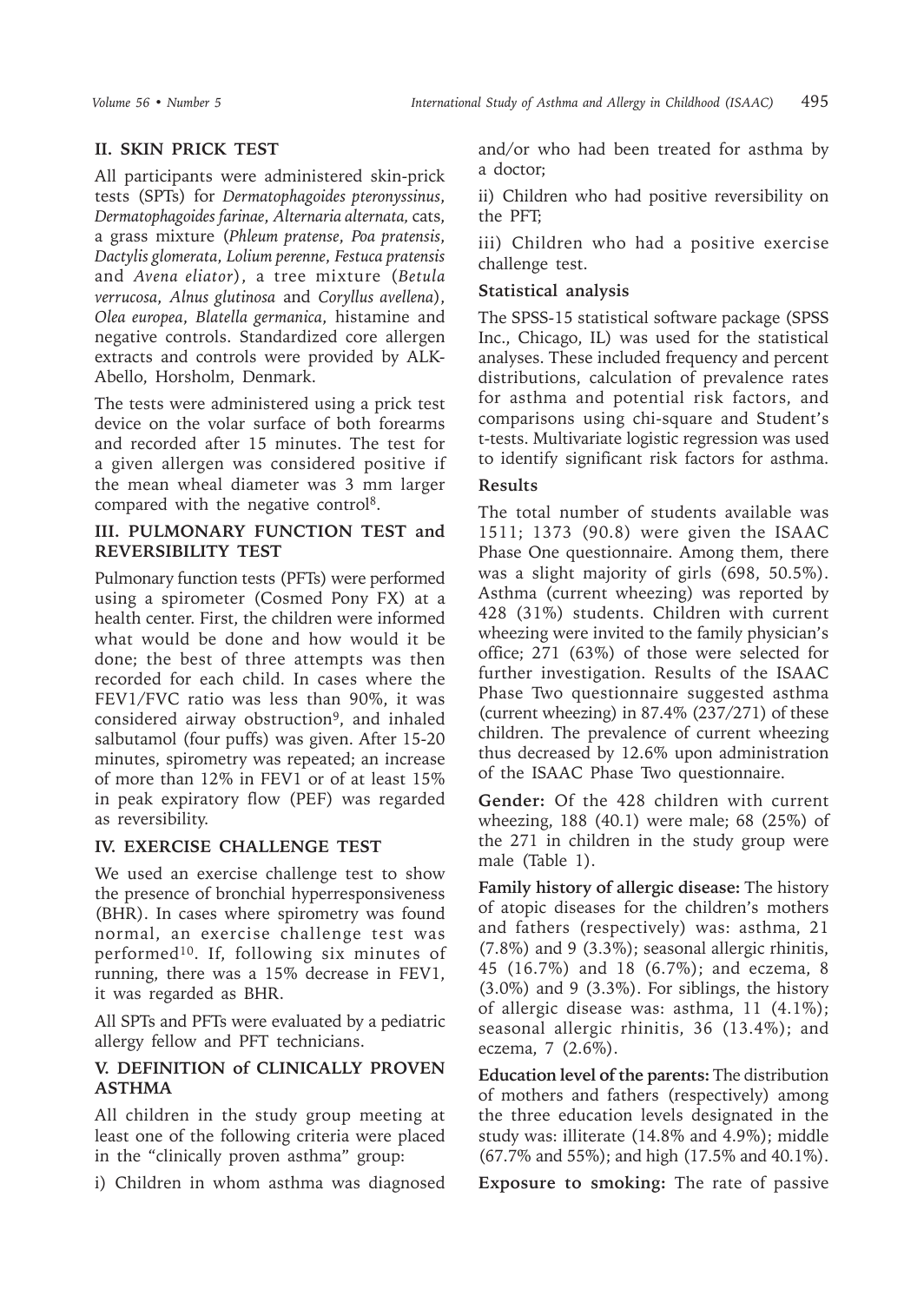|                                                | $\mathbf n$    | $\%$ |
|------------------------------------------------|----------------|------|
| Male gender                                    | 68             | 25   |
| Current rhinitis                               | 223            | 82.9 |
| Family history of asthma (n, %)                | 41             | 15.2 |
| Family history of eczema (n, %)                | 19             | 7.1  |
| Family history of allergic rhinitis $(n, %)$   | 77             | 28.6 |
| Migration                                      | 185            | 69   |
| Exposure to animals/pets $(n, %)$              | 22             | 8    |
| Presence of mold or dampness in house $(n, %)$ | 173            | 63.8 |
| Family monthly income of <320 USD              | 19             | 7    |
| Exposure to smoking inside current house       | 161            | 59.9 |
| Duration of breastfeeding (>6 months)          | 218            | 81.3 |
| Starting month for weaning (>6 months)         | 221            | 83.4 |
| Reversibility in pulmonary function test       | 44             | 18.2 |
| Bronchial hyperreactivity                      | 27             | 11.2 |
| Presence of atopy ( $>3$ mm) (n, $\%$ )        | 53             | 19.9 |
| House dust mites                               | 50             | 18.8 |
| Grass pollen                                   | 18             | 6.8  |
| Blatella germanica                             | 11             | 4.1  |
| Olea europea                                   | 8              | 3    |
| Trees                                          | 5              | 1.9  |
| Cat                                            | $\overline{4}$ | 1.5  |
| Alternaria                                     | 3              | 1.1  |

**Table I.** Distribution of Selected Personal, Family and Health-Related Characteristics of Children Studied

exposure to smoking was 59.9%. In 46 (17.1%) of these cases, it was the mother who smoked; in 138 (51.3%) cases, it was the father; and in 31 (11.6%) instances, both parents smoked.

**Distribution of sociocultural status**: Most of the children's families were in the middle SCS group (65%); the remainder were in the high (18%) and low (16%) groups.

**Heating device:** A great majority of the families (80.2%) used a stove (either wood or coal) for heating.

The distribution of selected personal, family and health-related characteristics of the children in the study is shown Table I.

**Atopy:** Of the 53 (19.9%) children with atopic asthma, 23 (27.5%) were male. Atopic asthma was more frequent in boys  $(p<0.001)$  and in children whose mother had seasonal allergic rhinitis (OR 1.74, 95%, CI 1.25-2.37). The risk factors for atopic asthma are shown in Table II.

**Asthma with rhinitis**: Rhinitis accompanying asthma was very common (n=223; 82.3%). Among the children who had asthma with rhinitis, 50 (22.4%) were male. This condition

was significantly more frequent in girls  $(p<0.05)$ .

#### **Clinically Proven Asthma and the Effect of Risk Factors**

Of the 156 (57.5%) children who had clinically proven asthma, 43 (27.5%) were male. Clinically proven asthma was more common in the combined lower and middle SCL groups  $(88.4\%)$ , and in migrants  $(84.6\%)$ , but this was not found significant using multivariate logistic regression. Clinically proven asthma was, however, significantly more common in children with a positive family history of asthma, and a positive history of paternal atopy (Table III).

#### **Discussion**

This study demonstrated that asthma prevalence as determined by the use of questionnaires in countries such as Turkey where the native language lacks a word for "wheezing" is nearly twice the real prevalence of asthma as determined by objective measures. In our study, we used the ISAAC Phase One questionnaire to determine the prevalence of asthma among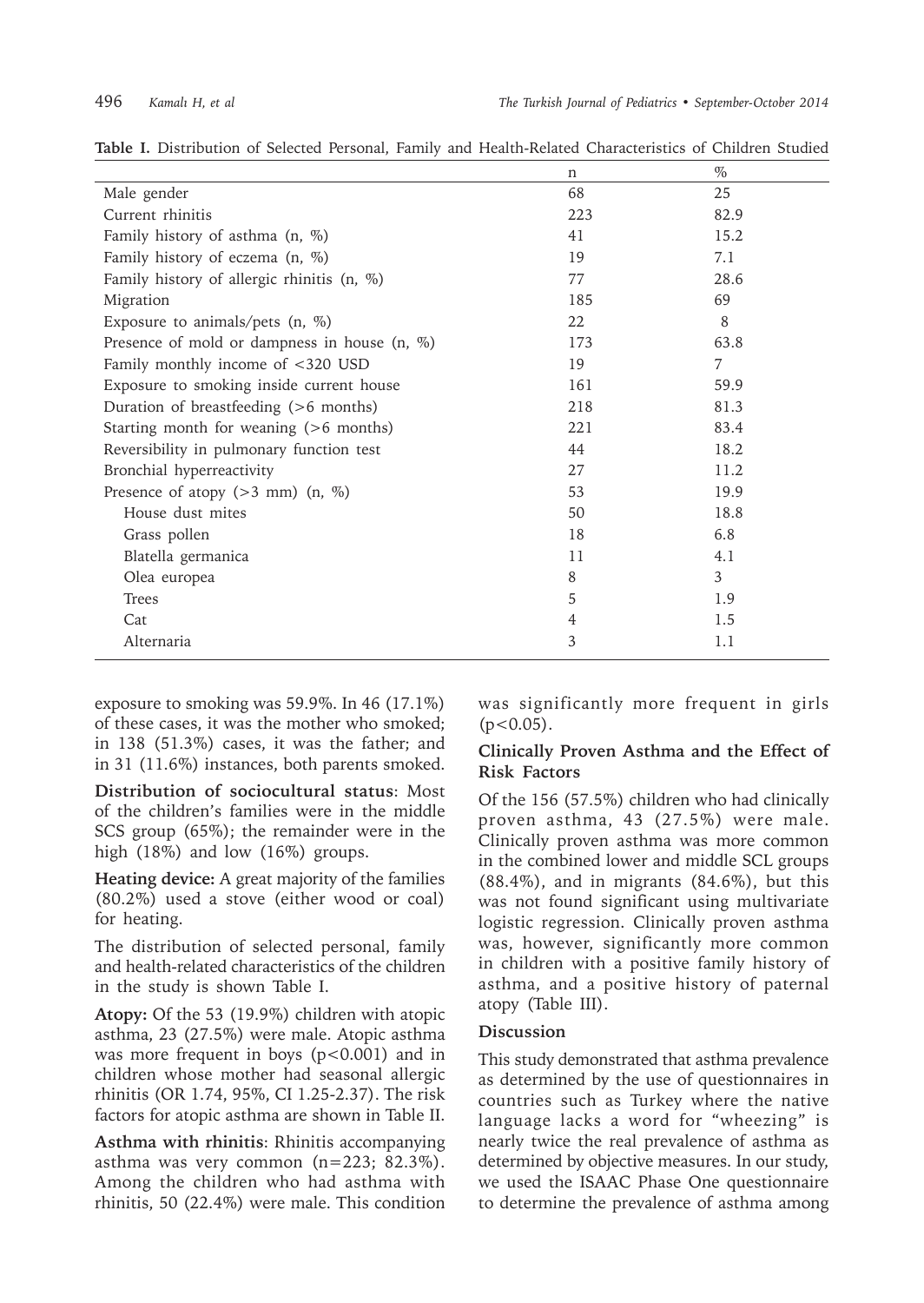|                                          | Clinically proven<br>asthma<br>n:156 | Atopic asthma<br>n:53 |
|------------------------------------------|--------------------------------------|-----------------------|
| Male gender                              | 43 (27.5%)                           | 23 (43.4%)            |
| Asthma plus rhinitis                     | 124 (79.4%)                          | 41 (77.3%)            |
| Asthma plus eczema                       | 52 (33.3%)                           | 13 (24.5%)            |
| Family history of asthma                 | 30 (19.2%)                           | $9(16.9\%)$           |
| Family history of allergic disease       | 49 (31.4%)                           | 21 (39.6%)            |
| Exposure to smoking inside current house | 92 (58.9%)                           | 34 (64.1%)            |
| Lower or middle sociocultural level      | 138 (88.4%)                          | 41 (77.3%)            |
| Presence of mold or dampness in house    | 34 (21.7%)                           | 15 (28.3%)            |
| Heating with stove                       | 123 (78.8%)                          | 36 (67.9%)            |
| Migration                                | 132 (84.6%)                          | 36 (67.9%)            |

Table II. Distribution of Selected Personal, Family and Health-Related Characteristics of Children with Clinically Proven Asthma and Atopic Asthma

students aged 13-14 years in an industrial town. We also evaluated the risk factors for asthma, as in ISAAC Phase Two. Our study, however, differed from ISAAC Phase Two in these respects: the study group was not sampled from the general population but instead consisted of children labeled as asthmatic on the basis of the ISAAC Phase One questionnaire; a different age group was studied; serum total IgE and eosinophil counts were not measured; and an exercise challenge test was used for BHR measurement. The strengths of this study were: inclusion of the whole population instead of a sample; and a detailed analysis of risk factors.

Since the vast majority of the subjects were encountering spirometry for the first time, the spirometric measurements revealed wide variability. In order to increase the specificity of the exercise challenge test, a 15% decline was considered signicant. Because of that, some asthmatic children may have been excluded. Likewise, there may have been children who did not meet the criteria for the "clinically proven asthma" group, but who were in fact asthmatic. However, the intention in this study was to place emphasis on specificity over sensitivity in the diagnosis of asthma. Confirming the results of the questionnaire with a secondary evaluation on the basis of objective measures was the cornerstone of the study. Although a high rate of asthma cases was found in our study group on the basis of the questionnaire, the clinically proven asthma rate of 57.5% was much lower. Büchele et al.<sup>11</sup> noted a decreased rate in ISAAC Phase Two. Therefore,

we conclude in our study that determination of asthma prevalence by questionnaire alone may not be sufficient.

In the first ISAAC Phase Two study done in our country, prevalence rates were 11.5% for current wheezing, and 6.9% for physiciandiagnosed asthma12. This prevalence increased in recent years, and a multicenter ISAAC Phase Two study showed that the frequency of children who had ever experienced wheezing ranged from  $31\%$  to  $37.9\%$  in various cities<sup>4</sup>. Asthma prevalence in the Aegean region, where Kemalpasa is located, increased from 3.8% in 1994 to 15.9% in 2004 13,14. A recent multicenter study in the same region found the prevalence of lifetime wheezing to be 36%, and current wheezing, 15% (4). In our study, the rate current wheezing was quite high (31%). This may be due to the effects of an industrialized, inner-city location. The high frequency of nonatopic asthma also indicates the contribution of unfavorable environmental conditions as well.

Living in an industrial area may increase respiratory morbidity, including asthma, due to industrial air pollution<sup>15,16</sup>. In fact, the major reason for conducting the study in Kemalpaşa was that higher asthma rates were expected, due to heavy industrialization and air pollution, a lower-level social and cultural structure, a high number of migrants, overcrowded housing and insalubrious environmental conditions. The housing conditions of industrial workers in Kemalpaşa resemble those of inner-city environments elsewhere. Asthma is prevalent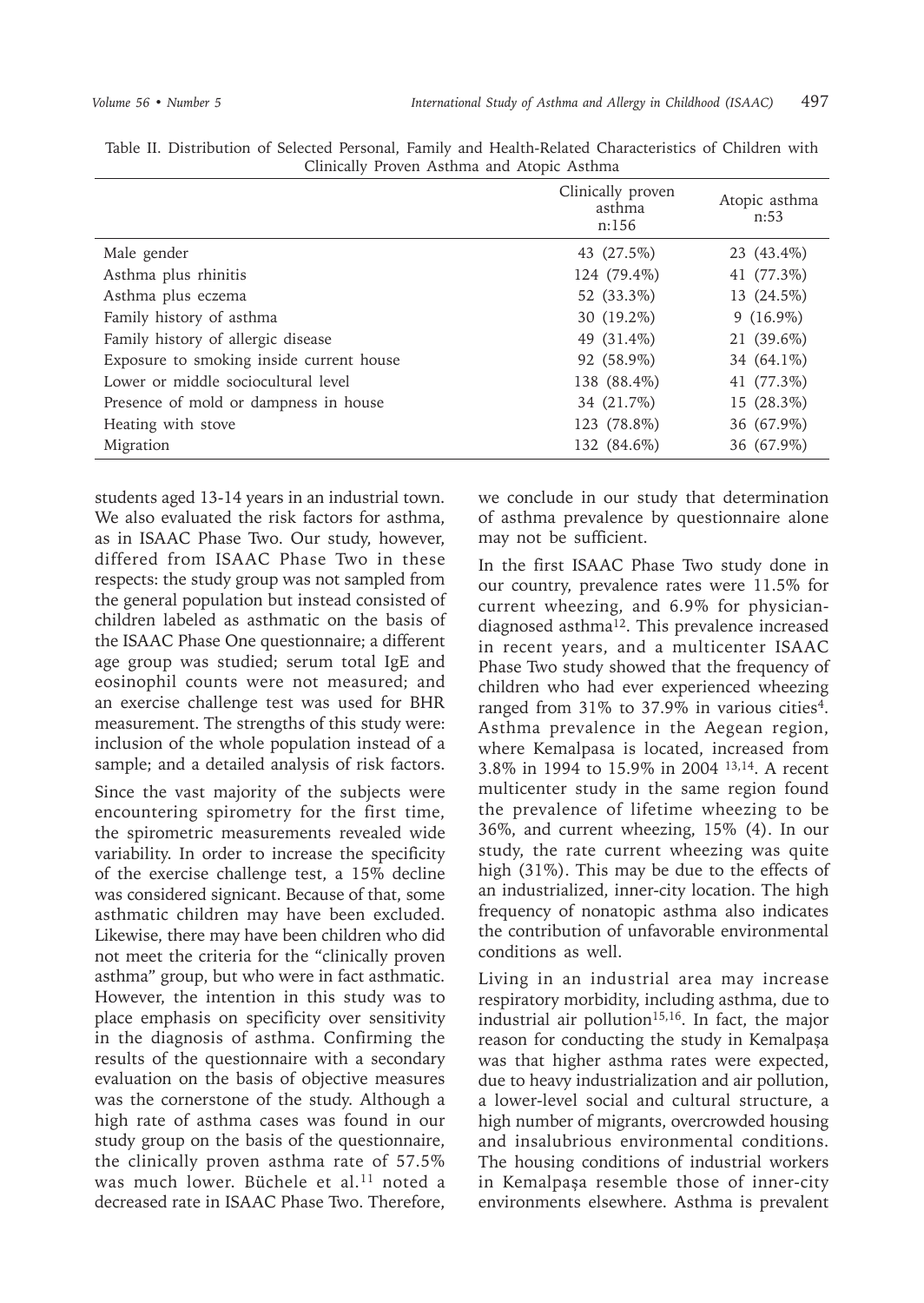| <b>Table III.</b> KISK Pactors for Chilically Proven Astimila |                 |                           |         |
|---------------------------------------------------------------|-----------------|---------------------------|---------|
|                                                               | Subjects<br>n/N | OR<br>$(95\% \text{ CI})$ | p-value |
| Family history of<br>asthma                                   | 30/156          | $1.29(1.10-1.78)$         | 0.029   |
| Paternal history of<br>allergic disease                       | 23/156          | $1.52(1.14-2.65)$         | 0.047   |

**Table III.** Risk Factors for Clinically Proven Asthma

in inner-city children, has increased severity, and for many patients poses difficulties in regard to achieving control of their condition. Some of the limitations to controlling asthma in inner-city children relate to socioeconomic factors, which contribute significantly to the disease burden found in these children<sup>17</sup>. Data also indicate that poor and minority children have higher rates of asthma<sup>18,19</sup>.

According to a study done in Poland by Michnar et al.<sup>16</sup> based on the standard questionnaires, asthma was diagnosed significantly more often among children residing in an urban industrial district than among those living in a rural industrial district. On the other hand, a study using ISAAC Phase One questionnaires in New Zealand found no consistent evidence of an effect on respiratory morbidity from natural sulphur fumes, industrial air pollution or climate; the indoor environment was thought to be of greater importance20.

In our study, migration was found to be another risk factor for asthma. Migrants provide a good example of the effects of the environment. While they have less asthma in their homeland, asthma cases among them increase considerably following their migration to an industrial area. Clinically proven asthma was more common in migrants than in other residents in our study, but not significantly so. Features common to Kemalpasa's overall population, such as low income, indoor air pollution and unfavorable living conditons, contributed to the high prevalence of asthma. Asthma disproportionately impacts low-income ethnic minority communities residing in urban areas. Environmental risk factors, particularly those related to housing and indoor air, may affect the development or exacerbation of asthma21,22.

Yet despite the high prevalence of asthma in our study, allergic sensitization was found to be low. This seemingly contradictory situation has been found in ISAAC studies as well. For

example, ISAAC showed that the prevalence of current asthma symptoms and exerciseinduced bronchial responsiveness was six- to tenfold higher in England than in Albania. In contrast, the frequency of allergic sensitization in the two countries was similar<sup>23</sup>.

We found clinically proven asthma to be more frequent in families from low and middle social and cultural levels. Similarly, in a recent multicenter study, a history of parental asthma and/or rhinitis and monthly family income of <300 US dollars were reported to be risk factors for current wheezing<sup>6</sup>. The ISAAC Phase Three study has definitively established that the prevalence of these diseases can indeed be very high in non-affluent centers with low socioeconomic conditions<sup>24</sup>.

In our study, atopic asthma was more frequent in boys and in children with a mother suffering from allergic rhinitis. Atopy in males is something that can be expected. But in a recent multicenter study, males were more frequent in the nonatopic group6.

A limitation of our study is that we did not have a control group. This would have allowed us to investigate the prevalence of asthma, using objective measures, among children without current wheezing as indicated by the questionnaire. Another limitation concerns the criteria for clinically proven asthma, since although the specificity of the exercise test is high, the sensitivity is low. A metacholine test would have a higher sensitivity<sup>10</sup>. We also think it would provide a lower error rate, as we have determined the diagnosis of asthma in many ways, including family consultation, physical examination and objective measures.

In conclusion, our data suggests that there is a high prevalence of asthma in industrial areas. However, the prevalence of asthma we found decreased by almost half after using objective measures for diagnosis. Our findings reveal